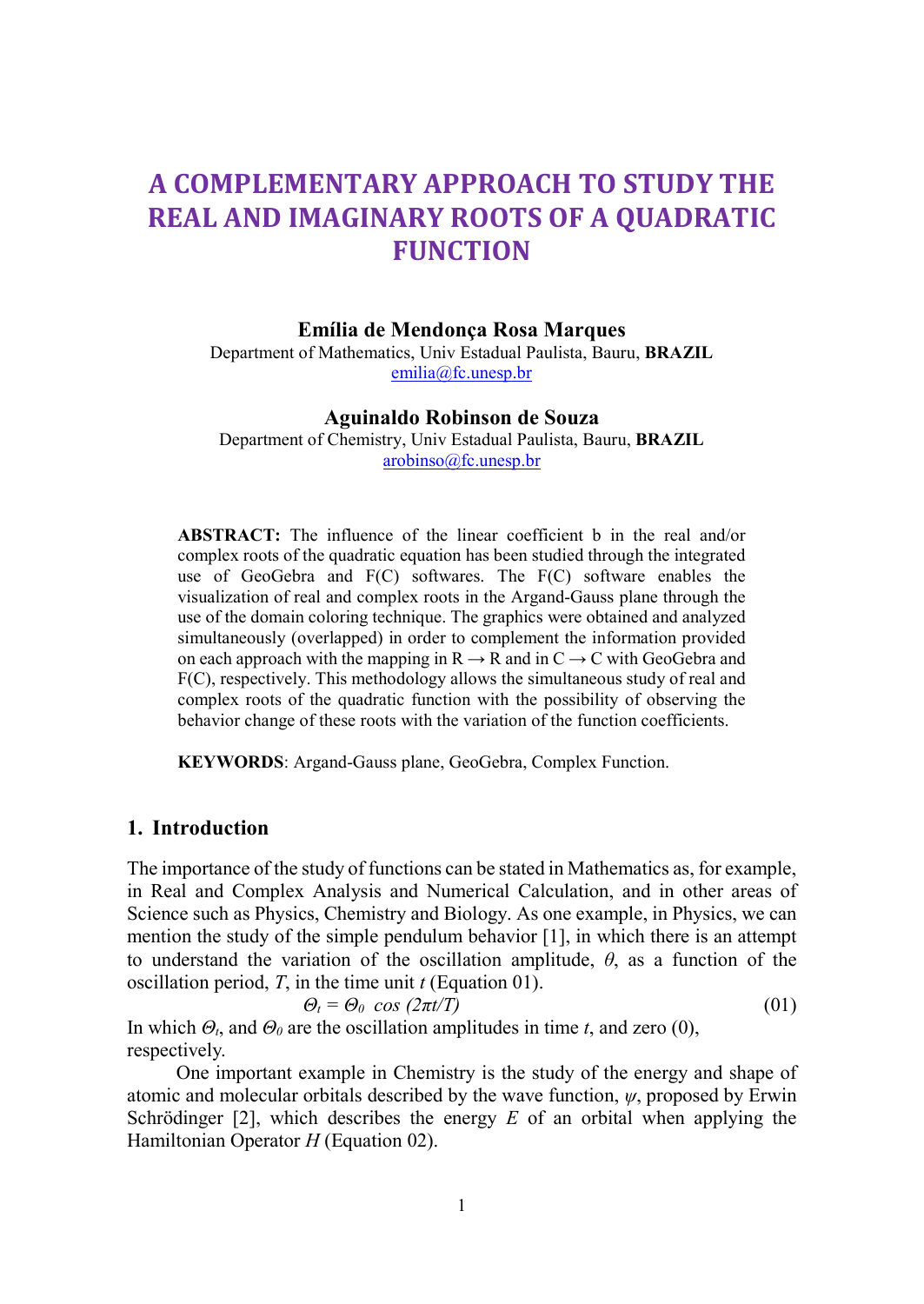$$
H \psi = \mathcal{E} \psi \tag{02}
$$

In the present work, we study the quadratic function,  $ax^2 + bx + c$ , with emphasis on the behavior of the real and complex roots when varying the linear coefficient  $b$  in a complementary approach, by using the GeoGebra and F(C) software mapping in the  $R \rightarrow R$  and  $C \rightarrow C$ , respectively. The present work is divided into the following sections: Grounds, Quadratic Function, GeoGebra and F(C) softwares, Methodology, Results; Conclusions, Possible Future Work, and References.

## 2. Grounds

### 2.1 The roots of quadratic functions

The quadratic function is a polynomial function of the type  $f(x) = ax^2 + bx + c$ , with a  $\neq 0$  and, according to the fundamental theorem of algebra, it has two solutions which can be either real or complex and can be obtained from the quadratic formula. In Figure 1 we present the graph of the parabola C:  $x^2 - 2y = 1$ , with some of its features: the axis of symmetry  $(OY)$ , the point O of the intersection with its axis termed the vertex of the parabola, the axis of the parabola  $(B)$ , and the focus  $(A)$  [3].

The polynomial function associated with this parabola is given by:

 $f(x) = 0.5x^2 + 0.5$ .



**Figure 1.** Graph of the parabola C:  $x^2 - 2y = -1$ , with its features.

The solution of the unreduced quadratic equation (in which  $a \neq 1$ ) can be obtained by using the Baskara formula to find the two roots. By using the Baskara formula we can determine the solution of a quadratic equation, in which we can observe three possible solutions: two real and distinct roots, two equal real roots, or a pair of complex conjugated roots. [3].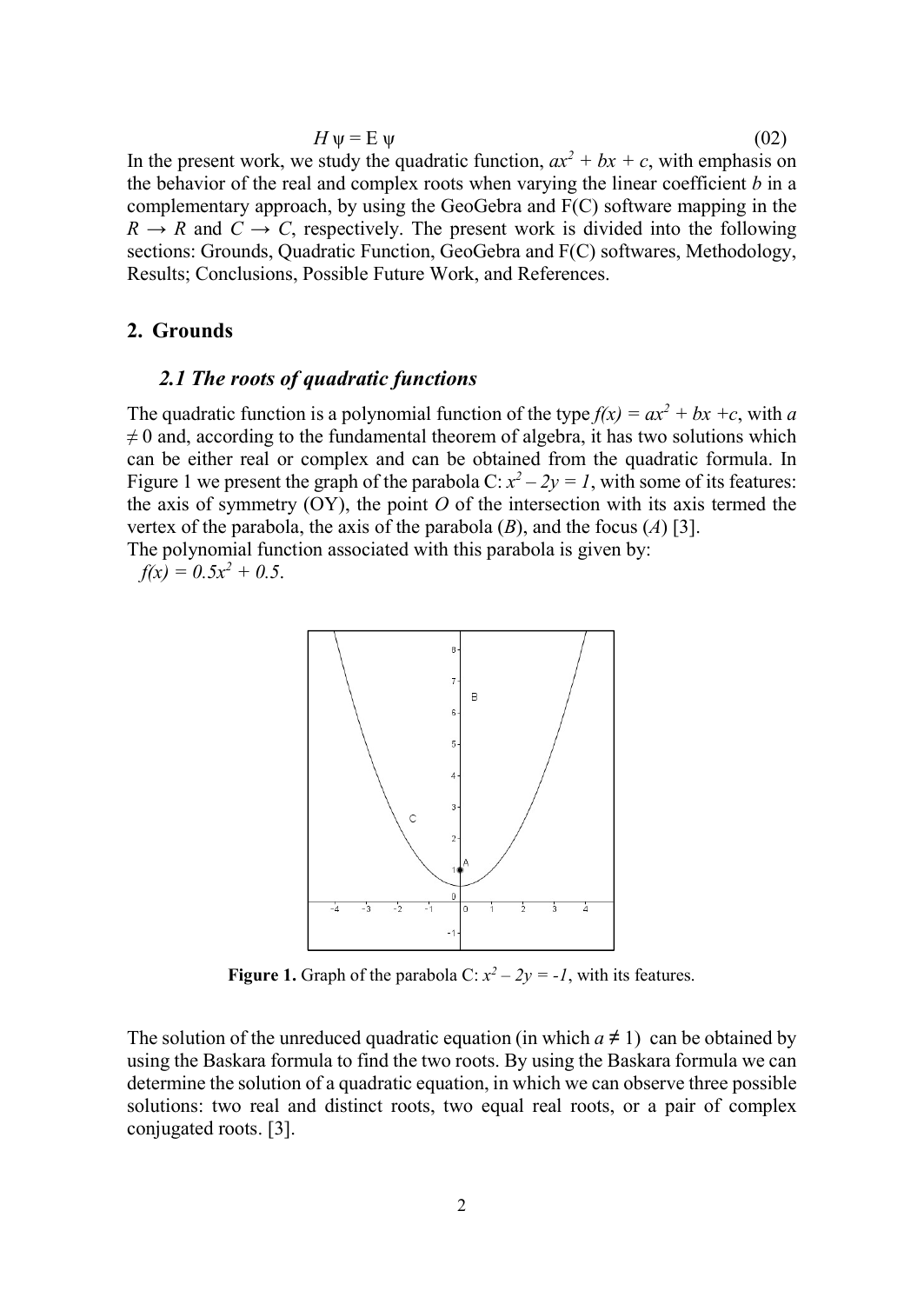The quadratic equation can be solved by many methods including square completion, discriminant calculation, quadratic factorization, graphical inspection for real roots, trigonometric and geometric solution, and solution with continued fractions [4].

# 2.2 The GeoGebra software

The GeoGebra software, developed by Markus Hohenwarter and collaborators, is a dynamic mathematics software that allows us to study concepts in Geometry, Algebra and Calculus simultaneously through a graphical interface. This interface provides three different windows for operating with mathematical objects: the graphical, the algebraic and the spreadsheet areas, that allow representation of dots, graphs of functions, coordinates of dots, equations, etc. [5]. In Figure 1 we represent a display of the interface with the three application zones describing the function  $y = x^2 + 3x + 1$  and its corresponding graph.



Figure 1. GeoGebra software interface showing the graph of the real function  $y = x^2 + 3x + 1.$ 

# 2.3 The F(C) software

This software, developed by the authors of this work, allows the study of functions with a complex variable by displaying the behavior of notable dots such as the real and/or complex roots in the Argand-Gauss plane using the domain coloring technique [6, 7]. It was called the Complex Plan Colors Map, which is related to the chosen color palette. This is a biunivocal colors distribution of dots on the plane, in which each complex number is identified by a unique characteristic color, and the different shades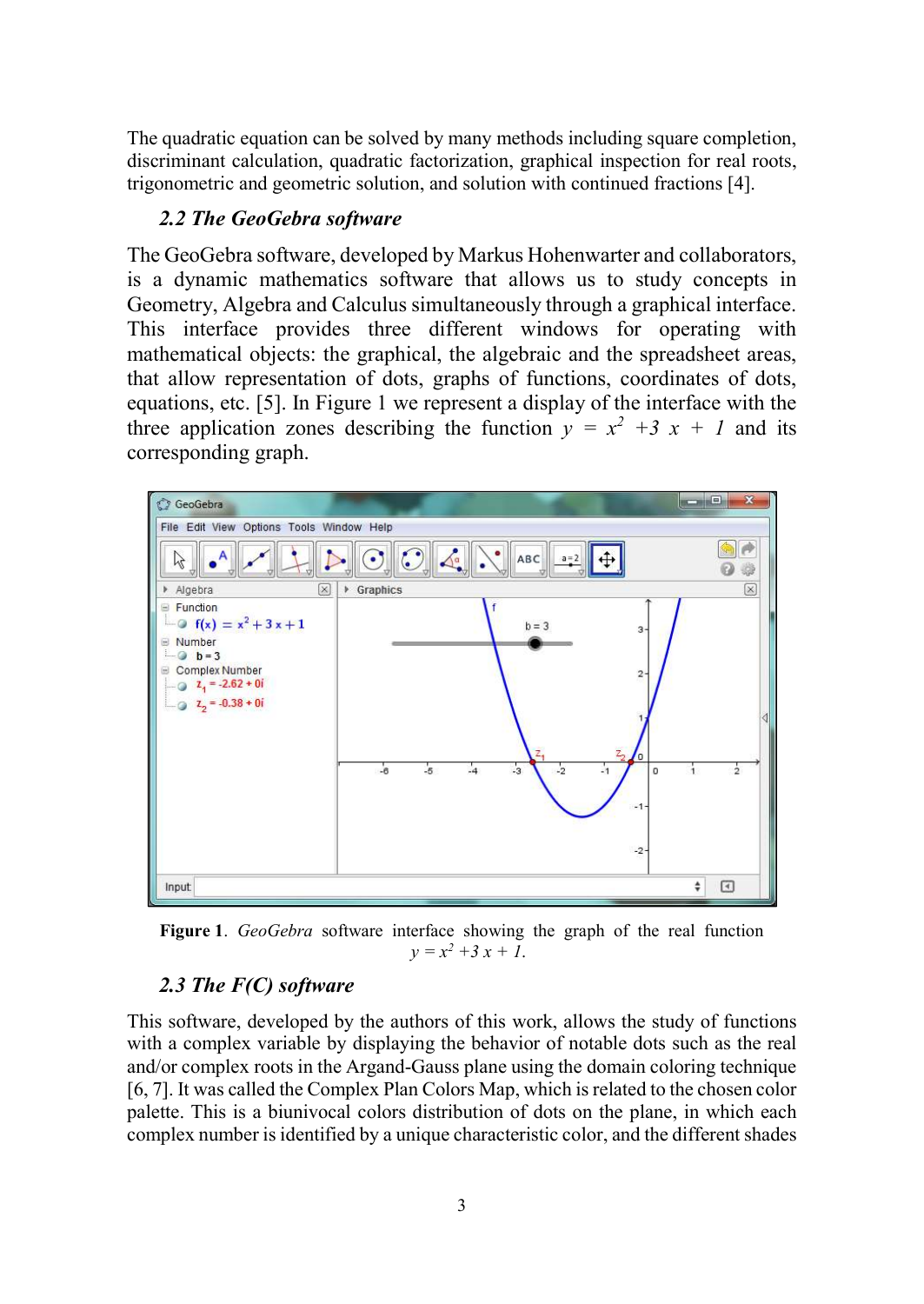of the same color represent different complex numbers [8]. We illustrated the Colors Map in the Argand-Gauss plane in Figure 2 below representing the  $f(z) = z$  function.



Figure 2. Color map of the Argand-Gauss plane for  $f(z) = z$ .

The Colors Map reading proceeds as follows: when referring to the complex number  $1 + 0i$ , corresponding to the position (1.0), we use the red color in its primary hue. The other positive real numbers are related to the red color and its tone becomes lighter when your module increases and darker when it tends to zero. For the complex number  $0 + 0i$ , that is, the position (0.0), this is represented by the color black (the darkest shade of all colors in the map) and so on for the other colors and their various shades. This type of association is quite useful when representing the function to be studied, mainly due to the dimensional aspect occupied by the color [9].

Consider the function f: C  $\rightarrow$  C (complex of a complex variable) given by  $f(z)$  $= w$ . The variables z and w are complex ones and, in order to view the graph of this function, we need two dimensions for each variable, which makes this representation unfeasible. So the proposed model assumes that the variable z must be represented by the coordinates x and y and the variable  $w$  by a color and hue obtained in the color map (Figure 2).

As an example, considering the function  $f(z) = -z$ , Table 1 below shows some features of this function.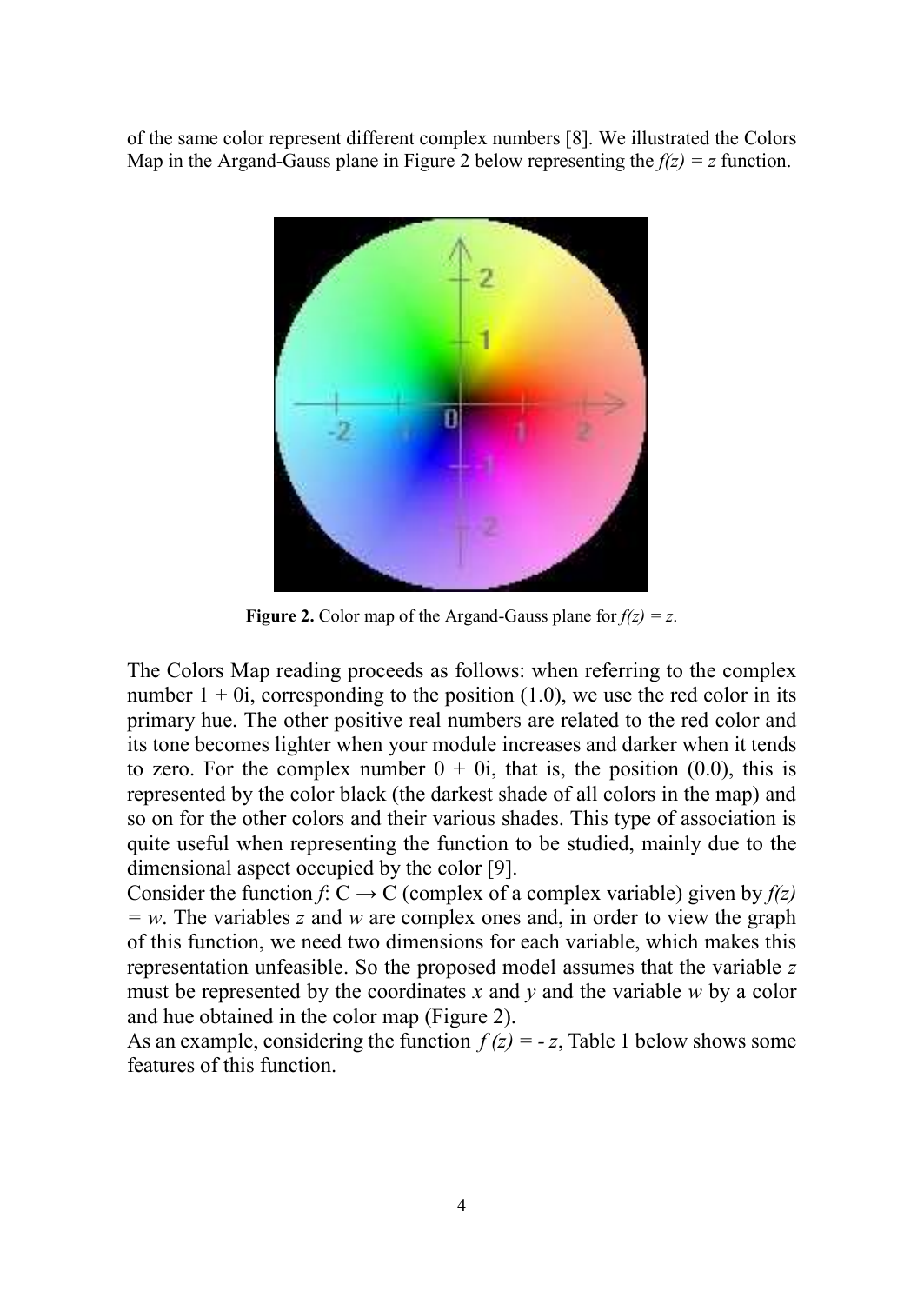| Point | Position on the<br>plane (Domain)<br>Ζ | Position on the Map<br>(Image)<br>f(z) | Color of the image printed<br>in the domain |
|-------|----------------------------------------|----------------------------------------|---------------------------------------------|
| A     | $l + i$                                | $-l-i$                                 | Blue                                        |
| B     | $2+i$                                  | $-2 - i$                               | $Cyan-Blue$                                 |
|       |                                        | 0i                                     | <b>Black</b>                                |
|       | $-1 - 2i$                              | $1+2i$                                 | Greenish yellow                             |

**Table 1.** The domain for  $f(z) = -z$ .

The calculation of the colored domain of the function  $f(z) = -z$  was done with this technique by using the values of the variables  $z$  and  $w$  as position and color, respectively, in the Argand-Gauss plane.

In Figure 3 bellow, we can see the colored domain for the function  $f(z) = -z$  along with the points A, B, C and D.



Figure 3. The function  $f(z) = -z$  in the colored domain of the Argand-Gauss plane.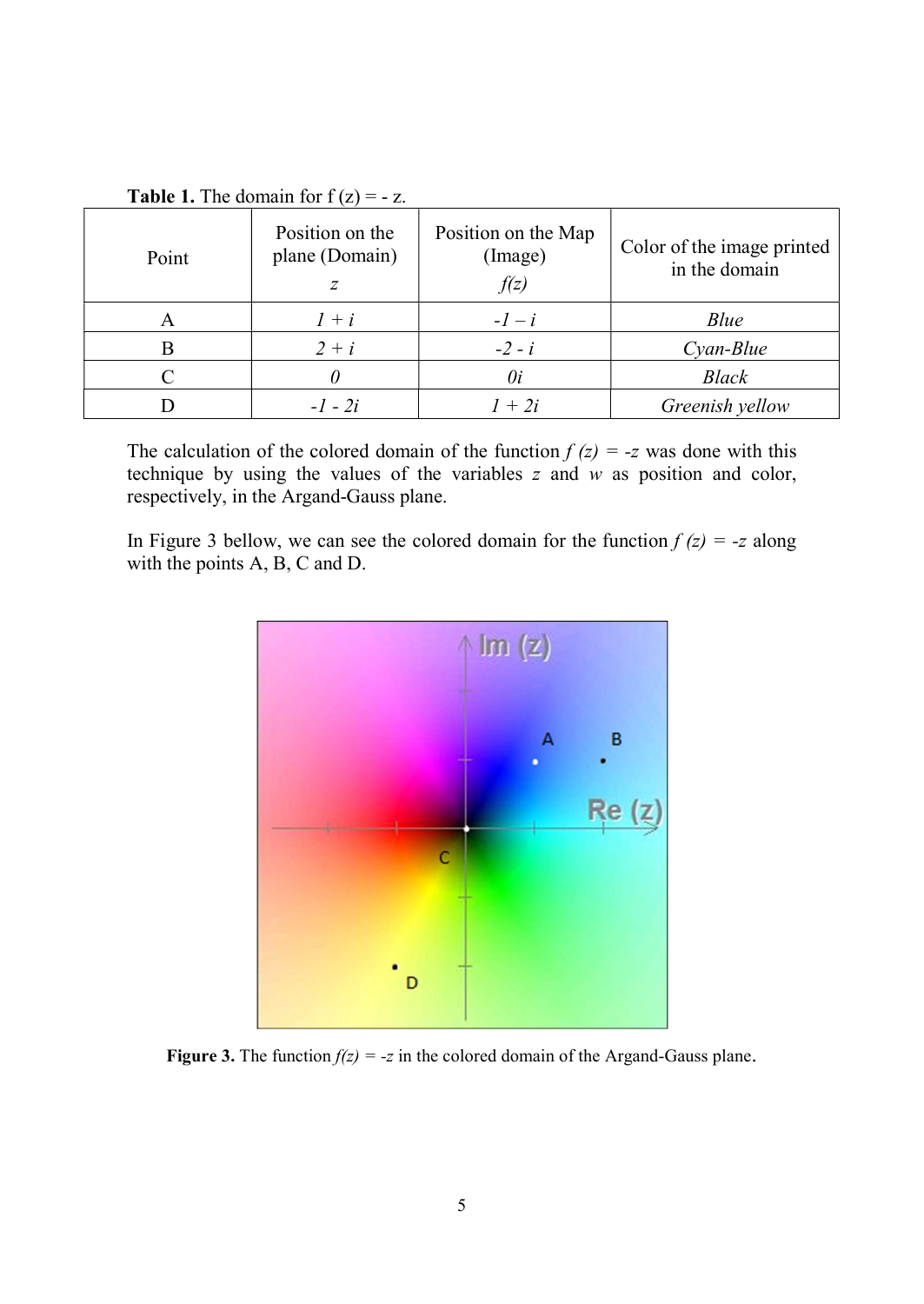This representation method of complex functions can be used in the process of teaching and learning Mathematics in the field of Real and Complex Analysis and in the study of physical phenomena such as fluid flow [10] and quantum mechanics [11].

# 3. Results and Discussion

Each of the colored domains here presented were generated using the F(C) software and varying the linear parameter,  $b$ , in the interval -3 to 3, recording an image for each of the parameters at one-unit intervals. With the support of GeoGebra, an Applet was created for the quadratic function using a selector for the linear parameter b. For each different value of the parameter  $b$ , an image was generated in each software,  $GeoGebra$  and  $F(C)$ . Later, the images were overlapped respecting the scales.

Figures 4a to 4g represent the results obtained by the overlapping of the colored domains of the complex quadratic functions, by using the  $F(C)$  software, and the graphs of the same function limited to the real numbers obtained, built with GeoGebra. In these figures, we considered the variation of the linear parameter,  $-3 < b < 3$ , at one-unit intervals.



**Figure 4a.**  $f(z) = z^2 + bz + 1$ ;  $b=3$ 

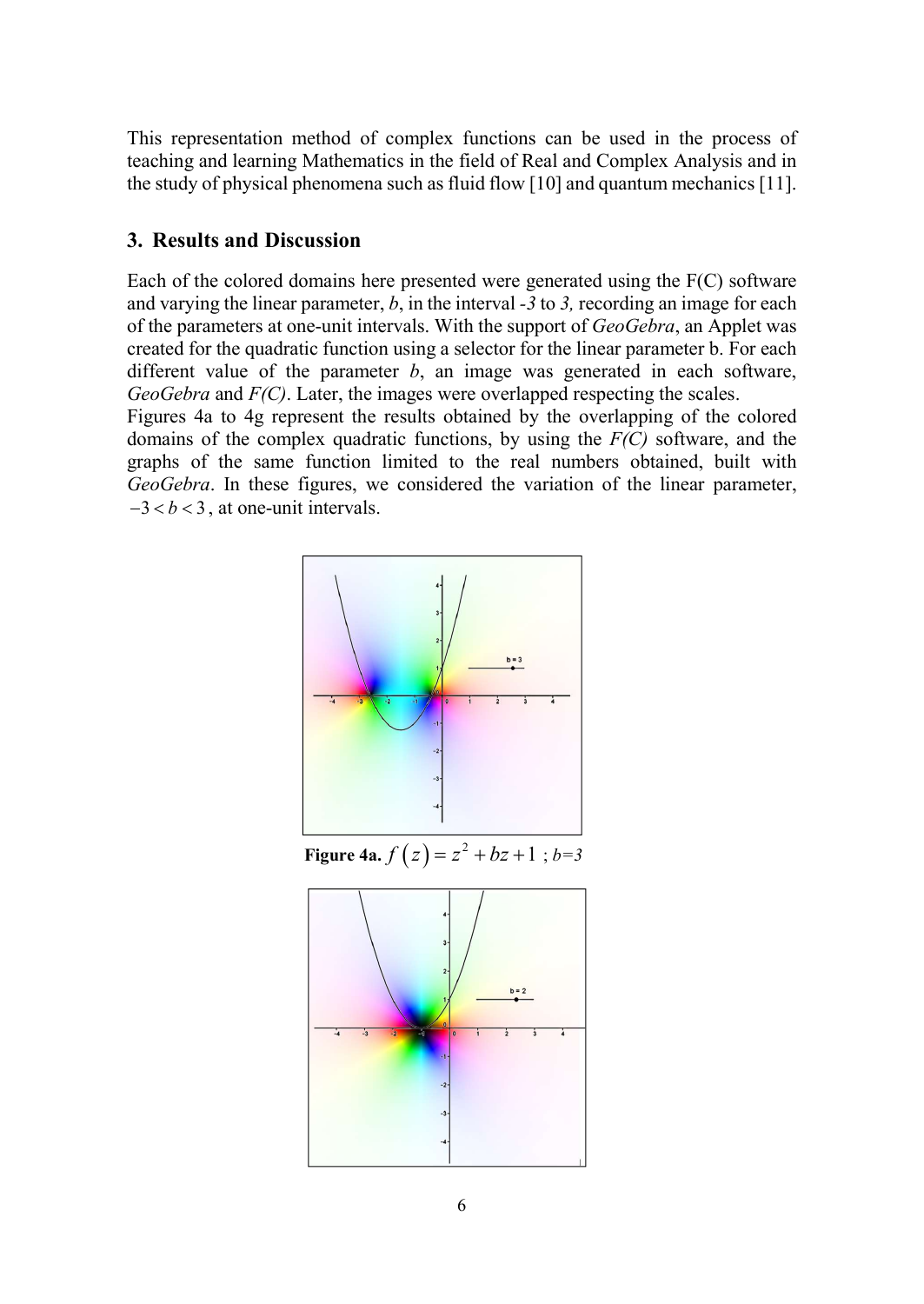**Figure 4b.**  $f(z) = z^2 + bz + 1$ ,  $b=2$ 





Figure 4c.  $f(z) = z^2 + bz + 1$ <sub>;</sub>  $b=1$ 

*b*=*l* Figure 4d.  $f(z) = z^2 + bz + 1$ ; *b*=0



**Figure 4e.** 
$$
f(z) = z^2 + bz + 1
$$
;  $b = -1$ 

$$
f(z) = z2 + bz + 1
$$
;  $b=-1$  Figure 4f.  $f(z) = z2 + bz + 1$ ;  $b=-2$ 

By looking at Figures 4a and 4g, it is possible to observe that the interval of the x-axis between the real roots of the quadratic function always assumes a real negative value (cyan color), as stated in the theory, since the values of the real roots are real values of the opposite sign to the quadratic coefficient of the function. Now, it is also shown through the colors, which is a highly efficient way to emphasize this property. By analyzing Figures 4c, 4d and 4e, it becomes evident that, for complex numbers on the tracking line that connects the complex conjugated roots, the values given by the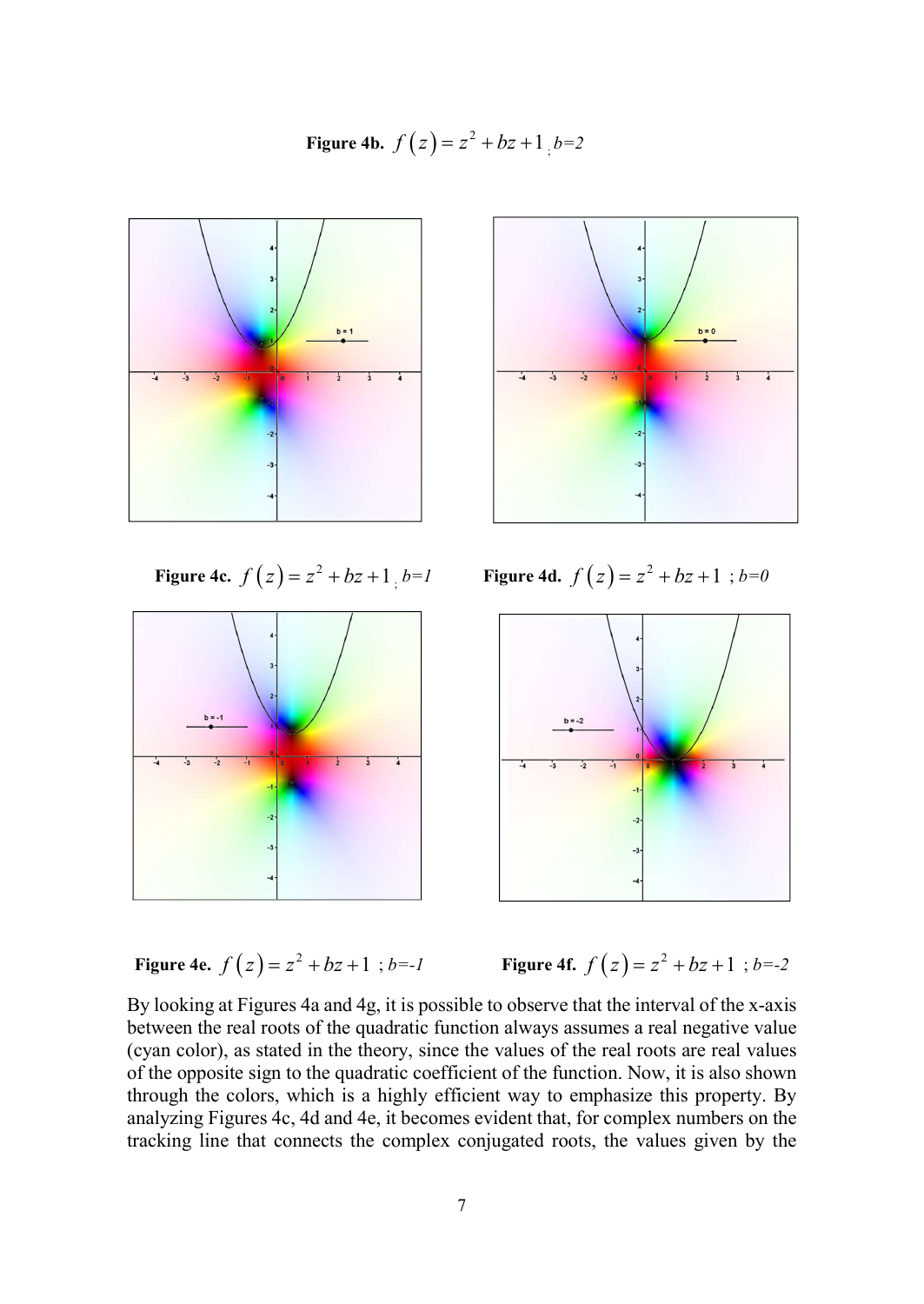quadratic function are always real and positive (red color). This fact is shown algebraically (Equation 06).



Figure 4g.  $f(z) = z^2 + bz + 1$ ; b=-3

It was also observed that being  $z_1 = (a_1, b_1) \in C$  one of the complex roots of the quadratic equation  $ax^2 + bx + c = 0$ , the complex conjugate number  $z_2 = \overline{z_1} = (a_1, -b_1) \in C$  has another complex root. That is, the image of the function is zero for both  $z_1$  and  $z_2$ , whence derives the equation 06.

Figure 4g. 
$$
f(z) = z^2 + bz + 1
$$
;  $b = -3$   
\nwas also observed that being  $z_1 = (a_1, b_1) \in C$  one of the complex roots of the  
\naddratic equation  $ax^2 + bx + c = 0$ , the complex conjugate number  $z_2 = \overline{z_1} = (a_1, -b_1) \in C$  has another complex root. That is, the image of the function  
\nzero for both  $z_1$  and  $z_2$ , whence derives the equation 06.  
\n
$$
f(a_1 + b_1 i) = (a_1 + b_1 i)^2 + b(a_1 + b_1 i) + c = a_1^2 - b_1^2 + 2a_1b_1 i + a_1b + b_1i + c = a_1^2 - b_1^2 + 2a_1b_1 + a_1b + b_1i + c = a_1^2 - b_1^2 + a_1b + c + c = a_1^2 - b_1^2 + a_1b + c + c = a_1^2 - b_1^2 + a_1b + c
$$
\n
$$
= (a_1^2 - b_1^2 + a_1b + c) + (2a_1b_1 - bb_1)i = 0
$$
\n(03)  
\nthus, it can be said that the sentence in (03) is true.

Thus, it can be said that the sentence in (03) is true.

$$
2a_1b_1 - bb_1 = 0 \Leftrightarrow q(2a_1k - bk) = 0 \Leftrightarrow 2a_1k - bk = 0 \text{ , for } k = \frac{b_1}{q}, \ q \neq 0
$$
\n(04)

As the complex numbers on the tracking line that joins such complex conjugate roots are from the type  $z = (a_1, k)$ , being  $|k| \le b_1$ , it can be stated, considering (04), that the image of these complex numbers is always a pure real number (equation 05).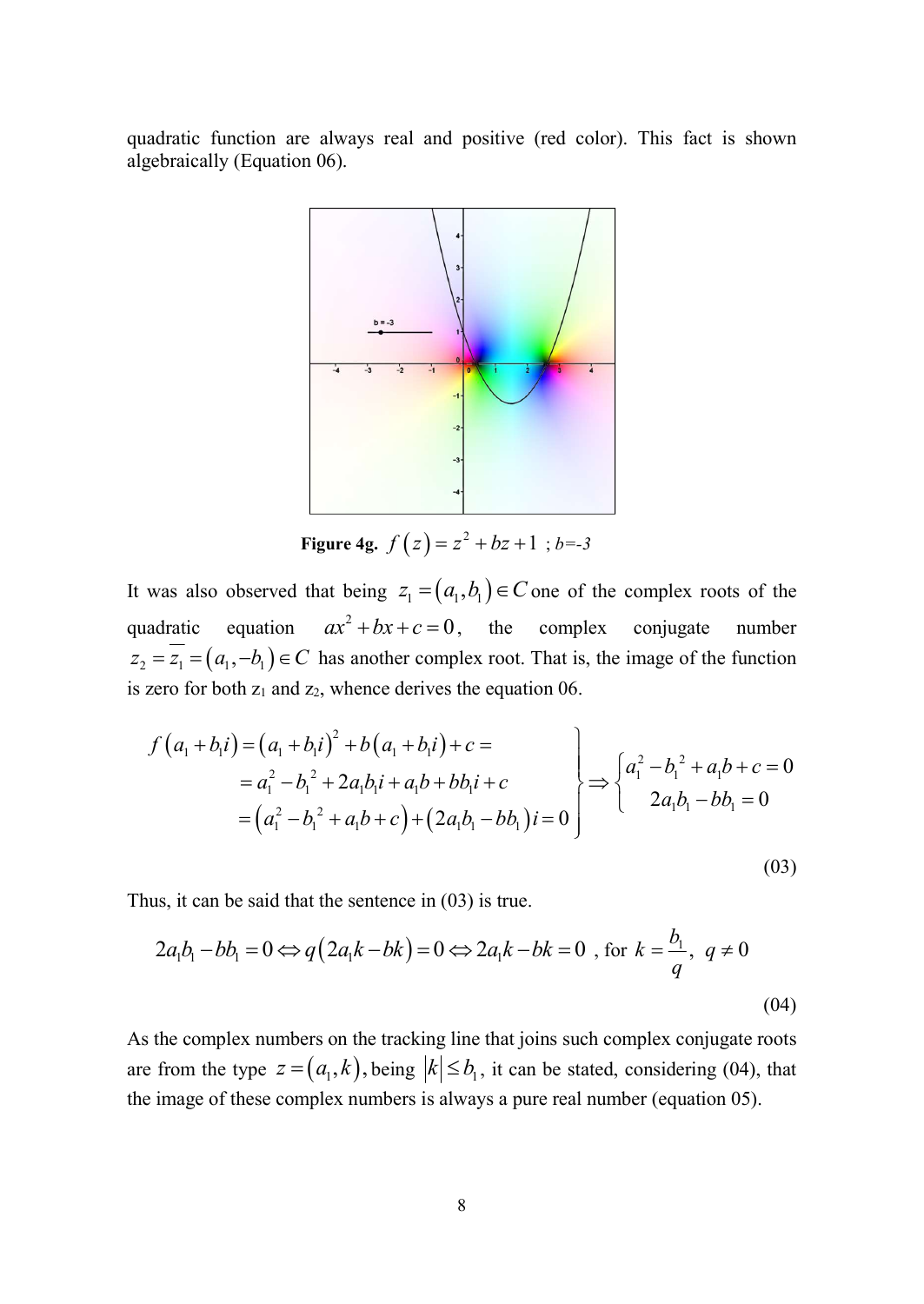$$
f(a_1 + ki) = (a_1 + ki)^2 + b(a_1 + ki) + c =
$$
  
\n
$$
= a_1^2 - k^2 + 2a_1ki + a_1b + bki + c =
$$
  
\n
$$
= (a_1^2 - k^2 + a_1b + c) + (2a_1k - bk)i
$$
  
\n
$$
= (a_1^2 - k^2 + a_1b + c) \in R
$$
  
\n
$$
|\leq b_1 \text{, then}
$$
  
\n
$$
(a_1^2 - k^2 + a_1b + c) \geq (a_1^2 - b_1^2 + a_1b + c) = 0
$$
  
\n(06)

We still have  $|k| \leq b_1$ , then

$$
(a_1^2 - k^2 + a_1 b + c) \ge (a_1^2 - b_1^2 + a_1 b + c) = 0
$$
 (06)

We can observe that the roots of a quadratic function can be obtained by the known formula of Baskara:

$$
z = \frac{-b \pm \sqrt{b^2 - 4ac}}{2a} \quad , \tag{07}
$$

It presents the two complex conjugate roots, when  $b^2 < 4ac$ , the two distinct real roots, when  $b^2 > 4ac$  and multiple real roots when  $b^2 = 4ac$ .

By doing the identification of complex numbers with the Cartesian plane, the following representation for the complex conjugate roots is obtained:

$$
z_{1} = \left(\frac{-b}{2a}, \frac{\sqrt{4ac - b^{2}}}{2a}\right) \text{ and } z_{2} = \left(\frac{-b}{2a}, \frac{-\sqrt{4ac - b^{2}}}{2a}\right) ,
$$
  
for  $b^{2} < 4ac$  (08)

So, squaring each term, both real and imaginary, of these complex numbers (equation 08) and adding them, it has to be:

$$
\left(\frac{-b}{2a}\right)^2 + \left(\frac{\pm\sqrt{4ac - b^2}}{2a}\right)^2 = \frac{b^2 + 4ac - b^2}{4a^2} = \frac{c}{a} = r
$$
 (09)

Therefore, it can be concluded that these roots define a circle centered at the origin and radius  $r = \frac{c}{a}$  as the geometric locus in the plane, according to the variation of the linear parameter.

Using GeoGebra, the results obtained algebraically in equation (09) can be dynamically displayed. Figure 5 illustrates the complex roots ranging over a circle of radius 1, considering the quadratic function  $ax^2 + bx + c$  with a and c equal to 1.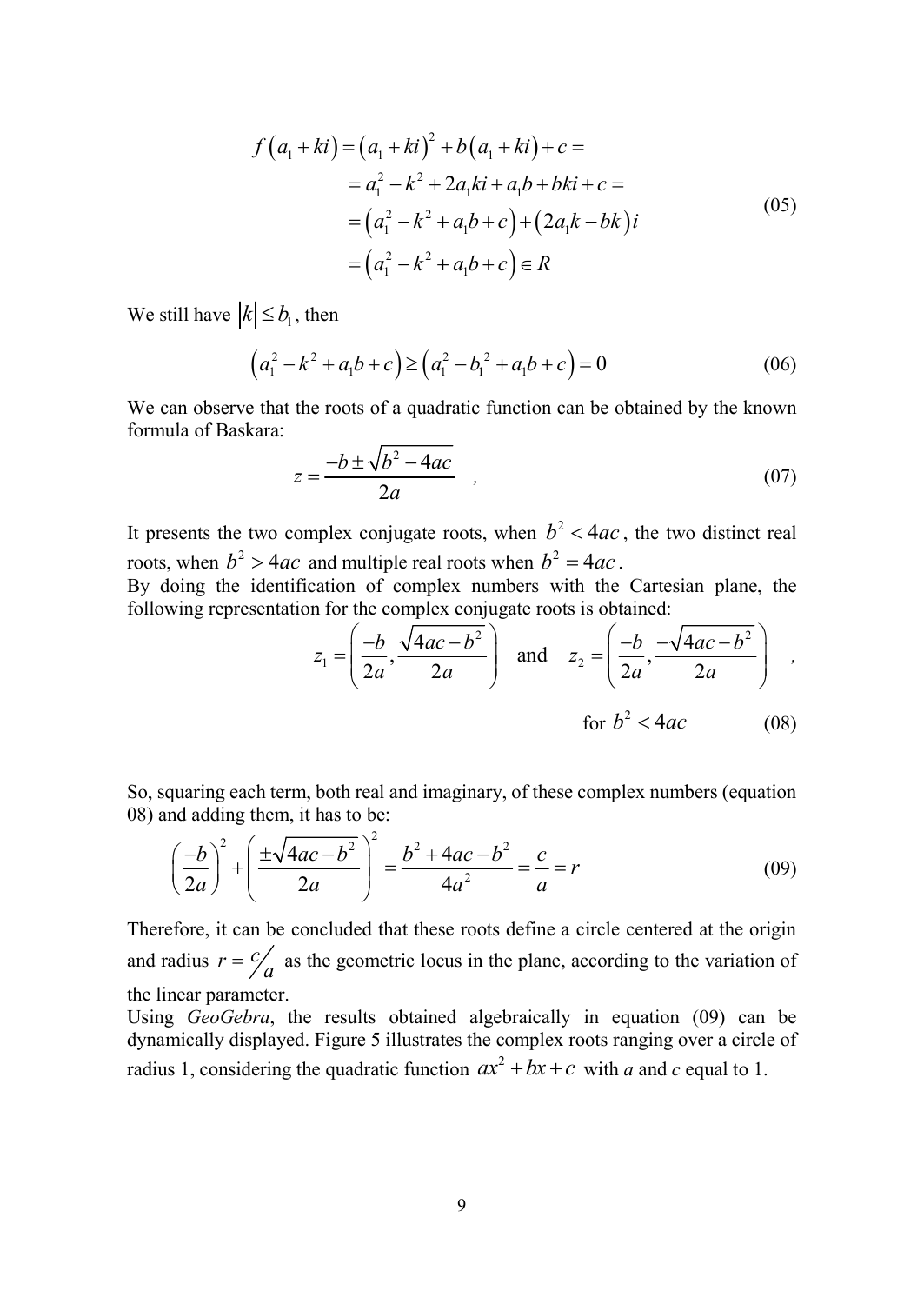

**Figure 5.** Graphical representation of the complex roots;  $-2 < b < 2$ .

# 4. Conclusions

Through the colors obtained around the roots of the function, whether they are real or complex conjugates, we can observe the diametrically opposite symmetry whose center is the midpoint between the real or complex roots. Finally, was also observed that the variation of the linear parameter used for quadratic functions promotes the movement of the complex roots making them describe a circle of radius 1, considering  $a = c = 1$ . Therefore, the combined use of *GeoGebra* and  $F(C)$  softwares enables a more comprehensive understanding of algebraic properties involved in physical and chemical phenomena that are modeled by polynomial functions. It is also evident that the algebraic work will be more meaningful since, based on the geometric approach (visual), it is possible to make inferences, thus elucidating the questions "why?", "for what?" and "how?" that should be asked to algebraically prove such inferences. This new methodology enables another way of teaching and learning real and complex functions and can be used in the classroom for the development of mathematical concepts involving the calculation of real and imaginary roots of quadratic equations.

## 5. References

- [SRS12] Santos, R. C. M.; de Souza, A.R. (2012). Estudo do pêndulo simples com auxílio do software GeoGebra na abordagem dos Estilos de Aprendizagem. In: Actas de La Conferência Latinoamericana de GeoGebra. Montevidéu: Uruguai.
- [McQ83] McQuarrie, D. A. (1983). Quantum Chemistry. Mill Valley, California: University Science Books.
- [Vyg87] Vygodsky, M. (1987). Mathematical Handbook. Moscou: Mir Publishers.